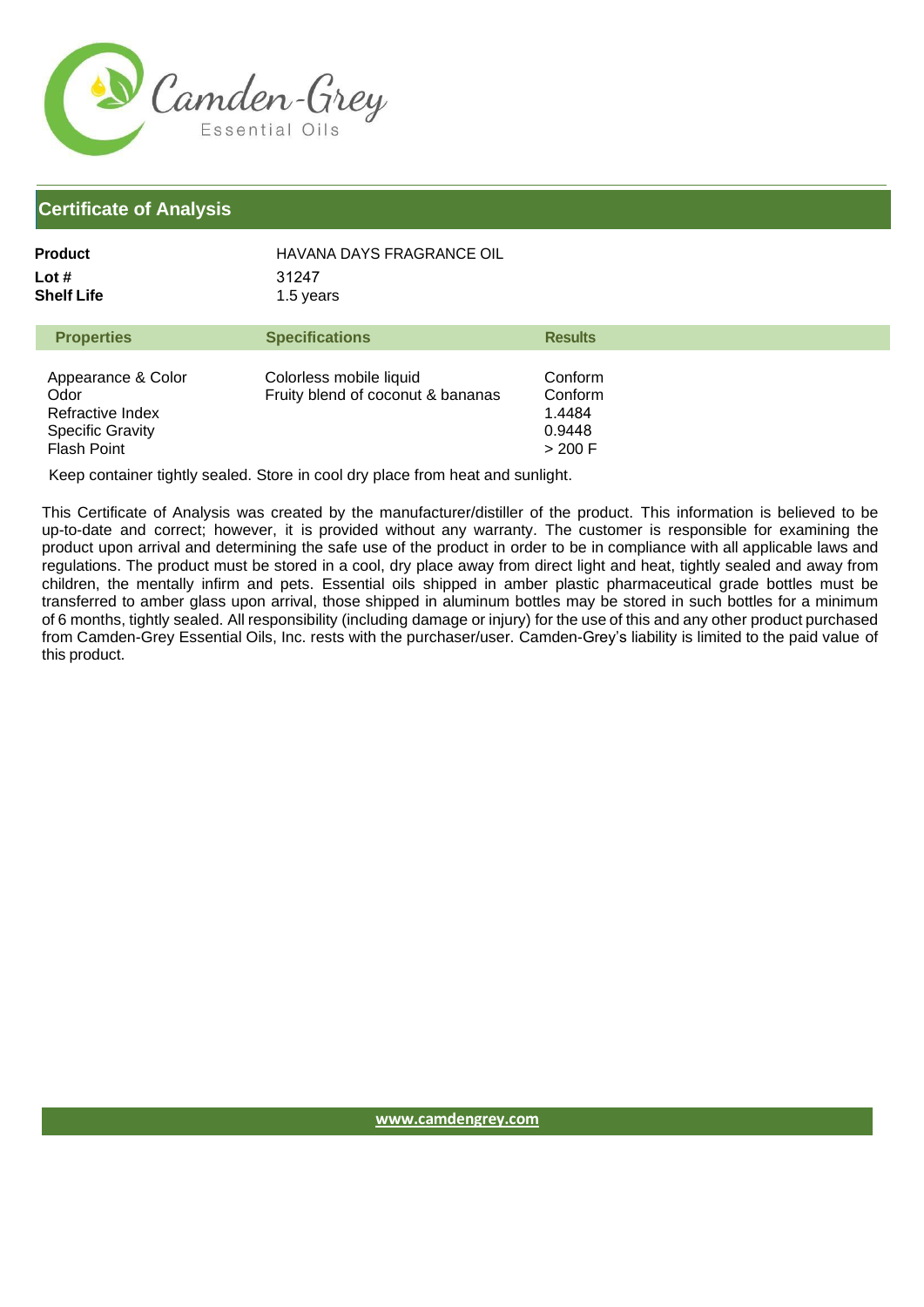

## **Certificate of Analysis**

| Product             | HAVANA DAYS FRAGRANCE OIL |
|---------------------|---------------------------|
| Lot #<br>Shelf Life | 16010<br>1.5 years        |
|                     |                           |

| <b>Properties</b>                                                                               | <b>Specifications</b>                                        | <b>Results</b>                                     |
|-------------------------------------------------------------------------------------------------|--------------------------------------------------------------|----------------------------------------------------|
| Appearance & Color<br>Odor<br>Refractive Index<br><b>Specific Gravity</b><br><b>Flash Point</b> | Colorless mobile liquid<br>Fruity blend of coconut & bananas | Conform<br>Conform<br>1.4477<br>0.944<br>$>$ 200 F |

Keep container tightly sealed. Store in cool dry place from heat and sunlight.

This Certificate of Analysis was created by the manufacturer/distiller of the product. This information is believed to be up-to-date and correct; however, it is provided without any warranty. The customer is responsible for examining the product upon arrival and determining the safe use of the product in order to be in compliance with all applicable laws and regulations. The product must be stored in a cool, dry place away from direct light and heat, tightly sealed and away from children, the mentally infirm and pets. Essential oils shipped in amber plastic pharmaceutical grade bottles must be transferred to amber glass upon arrival, those shipped in aluminum bottles may be stored in such bottles for a minimum of 6 months, tightly sealed. All responsibility (including damage or injury) for the use of this and any other product purchased from Camden-Grey Essential Oils, Inc. rests with the purchaser/user. Camden-Grey's liability is limited to the paid value of this product.